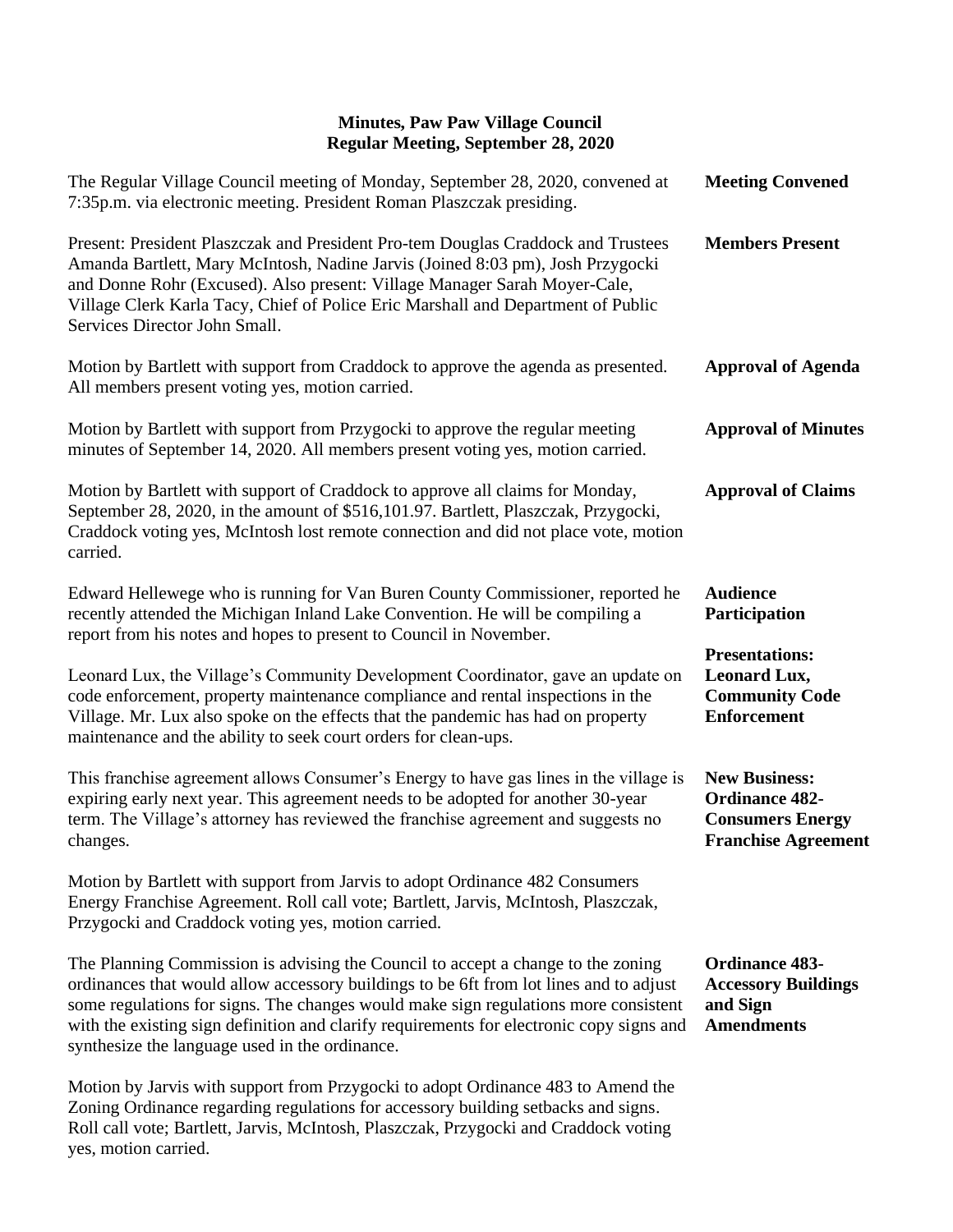## **Minutes, Paw Paw Village Council Regular Meeting, September 28, 2020**

| The Park and Rec Board is requesting that Council consider a lease agreement<br>between the county and the village for maintenance and improvement of the county<br>park in downtown Paw Paw. The Park is underutilized and the board feels that we<br>could make improvements there. It is the consensus of Council to move towards<br>finalizing the agreement.                                                                                                                                                                                                                                                                                                             | <b>County Park Lease</b><br><b>Agreement</b>                         |
|-------------------------------------------------------------------------------------------------------------------------------------------------------------------------------------------------------------------------------------------------------------------------------------------------------------------------------------------------------------------------------------------------------------------------------------------------------------------------------------------------------------------------------------------------------------------------------------------------------------------------------------------------------------------------------|----------------------------------------------------------------------|
| MML's liability and property pool (our insurance carrier) is requesting that the<br>Village Council submit a complete ballot to elect people to serve in their Board of<br>Directors.                                                                                                                                                                                                                                                                                                                                                                                                                                                                                         | <b>MML Liability Pool</b><br><b>Election</b>                         |
| Motion to authorize the Village Manager to submit Paw Paw's vote for George<br>Bosani, Melissa Johnson, Sue Osborn and Dave Post to serve on the MML Liability<br>and Property Pool Board of Directors. Roll call vote; Craddock, Przygocki, Plaszczak,<br>McIntosh, Jarvis, Bartlett voting yes, motion carried.                                                                                                                                                                                                                                                                                                                                                             |                                                                      |
| As mentioned at a previous meeting, Hage Automotive is interested in installing two<br>EV Charging Stations for electric vehicles. Moyer-Cale presented a draft agreement<br>for the EV charging stations. The Village attorney has not yet reviewed the agreement<br>and Council still needs to determine the location of these charging stations. The length<br>of the contract determines the Village's share of the proceeds. For a ten-year contract,<br>we would receive 3 cents/kwh, for a seven-year contract we would receive 2<br>cents/kwh, and for a five-year contract, 1 cent/kwh. Council asked Moyer-Cale to<br>send the agreement to the attorney to review. | <b>Ongoing Business:</b><br><b>EV Charging Stations</b>              |
| Moyer-Cale updated Council on the progress being made in regards to the upcoming<br>Michigan Avenue streetscape project                                                                                                                                                                                                                                                                                                                                                                                                                                                                                                                                                       | <b>Streetscape Project</b>                                           |
| Craddock reported the Finance and Admin Committee met to discuss the switch over<br>to Midwest Energy, federal reimbursement for COVID payroll, the DPS department<br>evaluation, audit bids and drafting a donation policy.                                                                                                                                                                                                                                                                                                                                                                                                                                                  | <b>Committee Meetings</b><br>and Reports<br><b>Finance and Admin</b> |
| No Report.                                                                                                                                                                                                                                                                                                                                                                                                                                                                                                                                                                                                                                                                    | <b>Public Services</b>                                               |
| No Report.                                                                                                                                                                                                                                                                                                                                                                                                                                                                                                                                                                                                                                                                    | <b>Parks and Rec</b>                                                 |
| Plaszczak reported the DDA Board met to discuss the streetscape plan, Halloween<br>decorating along with the cancelation of the Safe Trick or Treating downtown, and<br>setting aside \$50,000 for a grant program to help downtown businesses struggling<br>from the pandemic.                                                                                                                                                                                                                                                                                                                                                                                               | <b>DDA</b>                                                           |
| No Report.                                                                                                                                                                                                                                                                                                                                                                                                                                                                                                                                                                                                                                                                    | <b>Economic Develop</b>                                              |
| Jarvis reported the Farmers Market the final day for the market is October 11 <sup>th</sup> . She<br>also notes the amount of both vendors and customers has been steadily increasing.                                                                                                                                                                                                                                                                                                                                                                                                                                                                                        | <b>Farmers Market</b>                                                |
|                                                                                                                                                                                                                                                                                                                                                                                                                                                                                                                                                                                                                                                                               |                                                                      |

No Report.

**Fire Board**